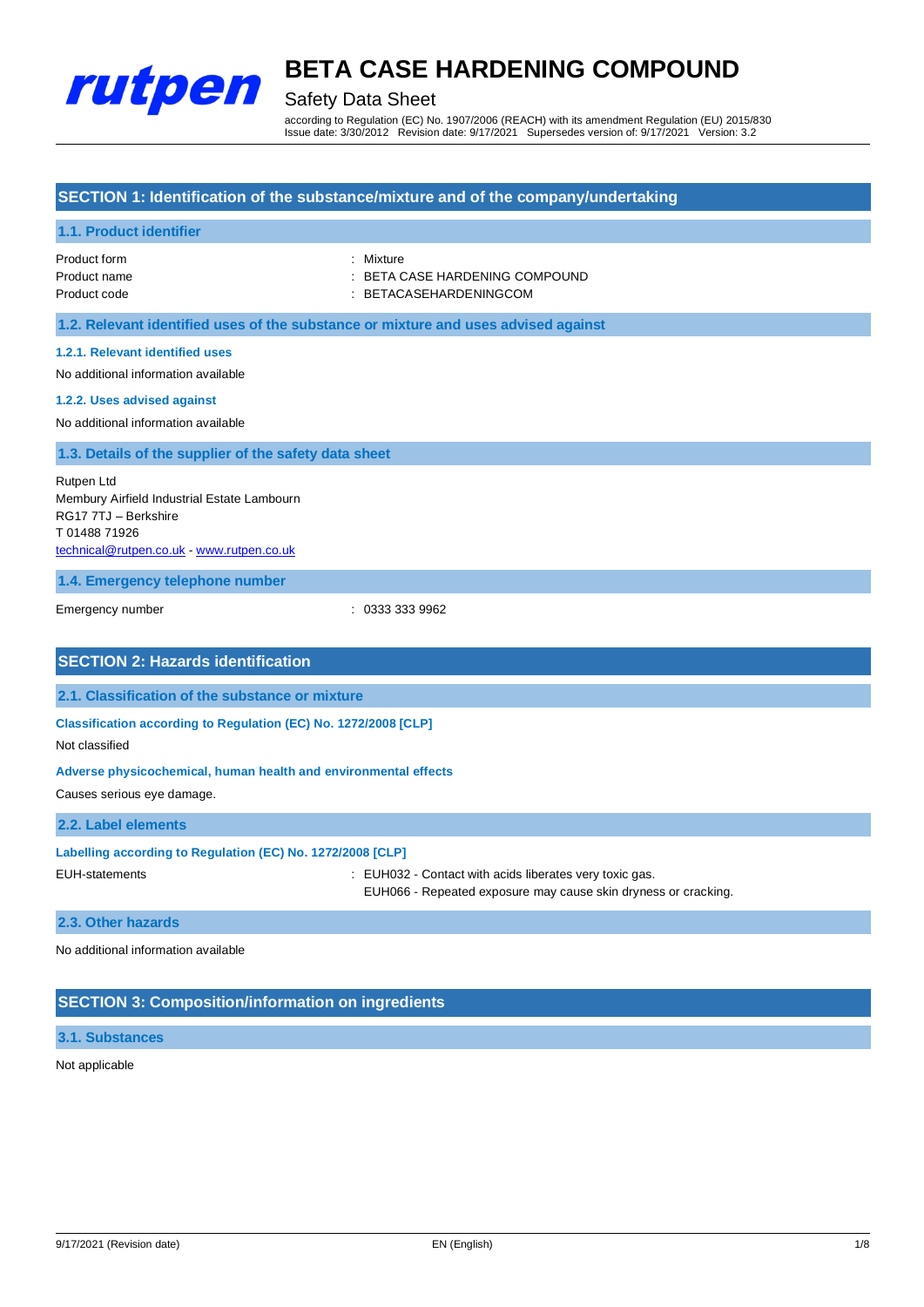## Safety Data Sheet

according to Regulation (EC) No. 1907/2006 (REACH) with its amendment Regulation (EU) 2015/830

| 3.2. Mixtures                                         |                                         |                |                                                                              |  |  |
|-------------------------------------------------------|-----------------------------------------|----------------|------------------------------------------------------------------------------|--|--|
| <b>Name</b>                                           | <b>Product identifier</b>               | $\frac{9}{6}$  | <b>Classification according to</b><br>Regulation (EC) No. 1272/2008<br>[CLP] |  |  |
| Monocalcium Phosphate, Monobasic Calcium<br>Phosphate | CAS-No.: 7758-23-8<br>EC-No.: 231-837-1 | $\ge 5 - < 15$ | Eye Dam. 1, H318                                                             |  |  |

Full text of H- and EUH-statements: see section 16

| <b>SECTION 4: First aid measures</b>                                         |                                                                                                                                                                                                                   |
|------------------------------------------------------------------------------|-------------------------------------------------------------------------------------------------------------------------------------------------------------------------------------------------------------------|
| 4.1. Description of first aid measures                                       |                                                                                                                                                                                                                   |
| First-aid measures after inhalation<br>First-aid measures after skin contact | : Remove person to fresh air and keep comfortable for breathing.<br>: Wash skin with plenty of water.                                                                                                             |
| First-aid measures after eye contact<br>First-aid measures after ingestion   | : Rinse cautiously with water for several minutes. Remove contact lenses, if present and easy<br>to do. Continue rinsing. Call a physician immediately.<br>: Call a poison center or a doctor if you feel unwell. |
| 4.2. Most important symptoms and effects, both acute and delayed             |                                                                                                                                                                                                                   |
| Symptoms/effects after skin contact<br>Symptoms/effects after eye contact    | : Repeated exposure may cause skin dryness or cracking.<br>Serious damage to eyes.                                                                                                                                |
|                                                                              |                                                                                                                                                                                                                   |

**4.3. Indication of any immediate medical attention and special treatment needed**

Treat symptomatically.

| <b>SECTION 5: Firefighting measures</b>                    |                                                                                                                                             |  |  |  |
|------------------------------------------------------------|---------------------------------------------------------------------------------------------------------------------------------------------|--|--|--|
| 5.1. Extinguishing media                                   |                                                                                                                                             |  |  |  |
| Suitable extinguishing media                               | : Water spray. Dry powder. Foam.                                                                                                            |  |  |  |
| 5.2. Special hazards arising from the substance or mixture |                                                                                                                                             |  |  |  |
| Hazardous decomposition products in case of fire           | : Toxic fumes may be released.                                                                                                              |  |  |  |
| 5.3. Advice for firefighters                               |                                                                                                                                             |  |  |  |
| Protection during firefighting                             | : Do not attempt to take action without suitable protective equipment. Self-contained<br>breathing apparatus. Complete protective clothing. |  |  |  |

| <b>SECTION 6: Accidental release measures</b>                            |                                                                                                                                                              |  |  |  |
|--------------------------------------------------------------------------|--------------------------------------------------------------------------------------------------------------------------------------------------------------|--|--|--|
| 6.1. Personal precautions, protective equipment and emergency procedures |                                                                                                                                                              |  |  |  |
| 6.1.1. For non-emergency personnel<br>Emergency procedures               | : Ventilate spillage area. Avoid contact with skin and eyes.                                                                                                 |  |  |  |
| 6.1.2. For emergency responders                                          |                                                                                                                                                              |  |  |  |
| Protective equipment                                                     | Do not attempt to take action without suitable protective equipment. For further information<br>refer to section 8: "Exposure controls/personal protection". |  |  |  |
| <b>6.2. Environmental precautions</b>                                    |                                                                                                                                                              |  |  |  |
| Avoid release to the environment.                                        |                                                                                                                                                              |  |  |  |
| 6.3. Methods and material for containment and cleaning up                |                                                                                                                                                              |  |  |  |
| Methods for cleaning up                                                  | Mechanically recover the product.                                                                                                                            |  |  |  |

Other information **contains the interval of the contains of materials** or solid residues at an authorized site.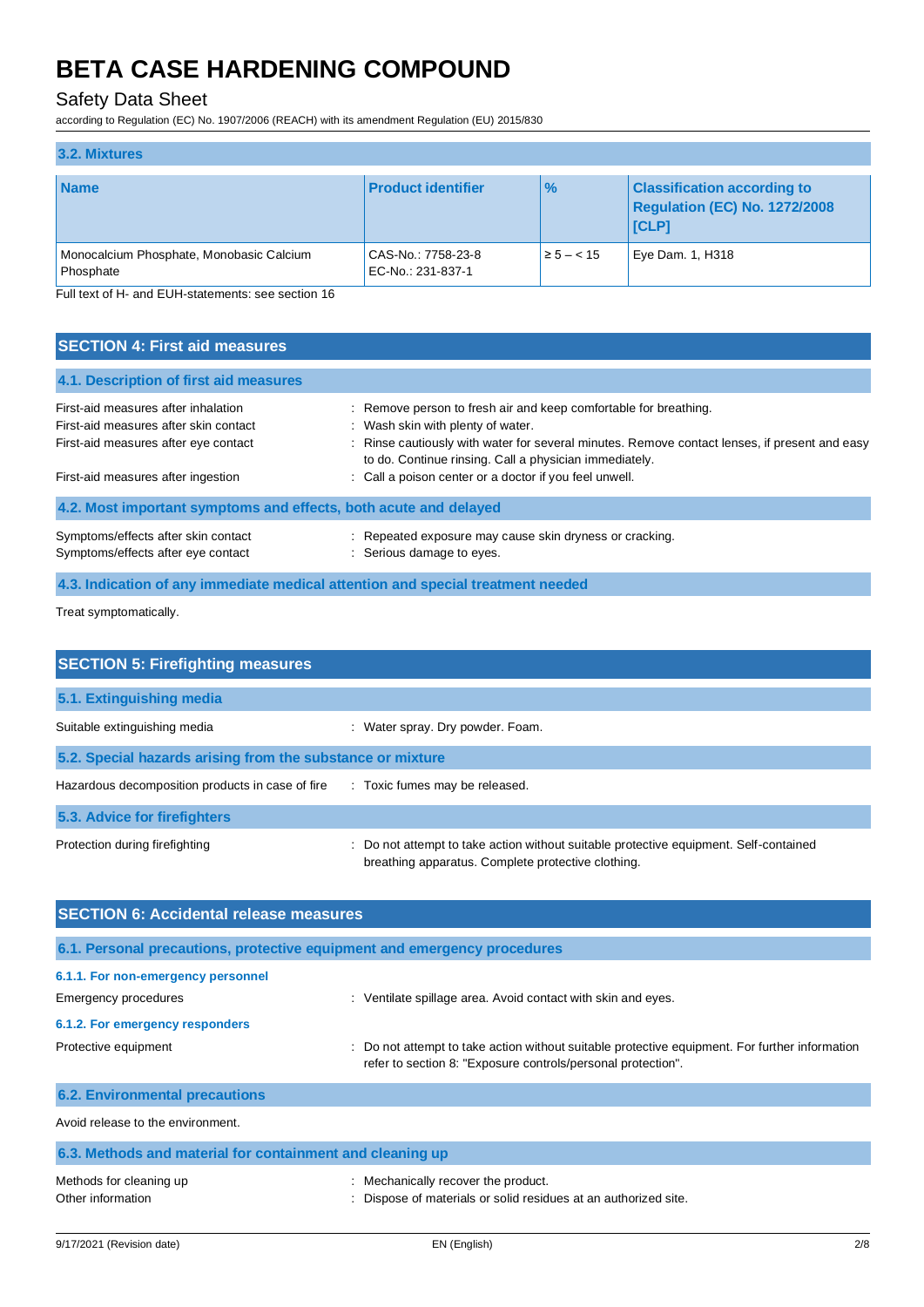## Safety Data Sheet

according to Regulation (EC) No. 1907/2006 (REACH) with its amendment Regulation (EU) 2015/830

### **6.4. Reference to other sections**

For further information refer to section 13.

| <b>SECTION 7: Handling and storage</b>                            |                                                                                                                       |  |  |  |
|-------------------------------------------------------------------|-----------------------------------------------------------------------------------------------------------------------|--|--|--|
| 7.1. Precautions for safe handling                                |                                                                                                                       |  |  |  |
| Precautions for safe handling                                     | Ensure good ventilation of the work station. Avoid contact with skin and eyes. Wear<br>personal protective equipment. |  |  |  |
| Hygiene measures                                                  | : Do not eat, drink or smoke when using this product. Always wash hands after handling the<br>product.                |  |  |  |
| 7.2. Conditions for safe storage, including any incompatibilities |                                                                                                                       |  |  |  |
| Storage conditions                                                | : Store in a well-ventilated place. Keep cool.                                                                        |  |  |  |
| 7.3. Specific end use(s)                                          |                                                                                                                       |  |  |  |
| No additional information available                               |                                                                                                                       |  |  |  |

## **SECTION 8: Exposure controls/personal protection**

## **8.1. Control parameters**

**8.1.1 National occupational exposure and biological limit values**

No additional information available

#### **8.1.2. Recommended monitoring procedures**

No additional information available

**8.1.3. Air contaminants formed**

No additional information available

## **8.1.4. DNEL and PNEC**

No additional information available

### **8.1.5. Control banding**

No additional information available

**8.2. Exposure controls**

#### **8.2.1. Appropriate engineering controls**

### **Appropriate engineering controls:**

Ensure good ventilation of the work station.

#### **8.2.2. Personal protection equipment**

**Personal protective equipment symbol(s):**



#### **8.2.2.1. Eye and face protection**

**Eye protection:** Safety glasses

#### **8.2.2.2. Skin protection**

**Skin and body protection:** Wear suitable protective clothing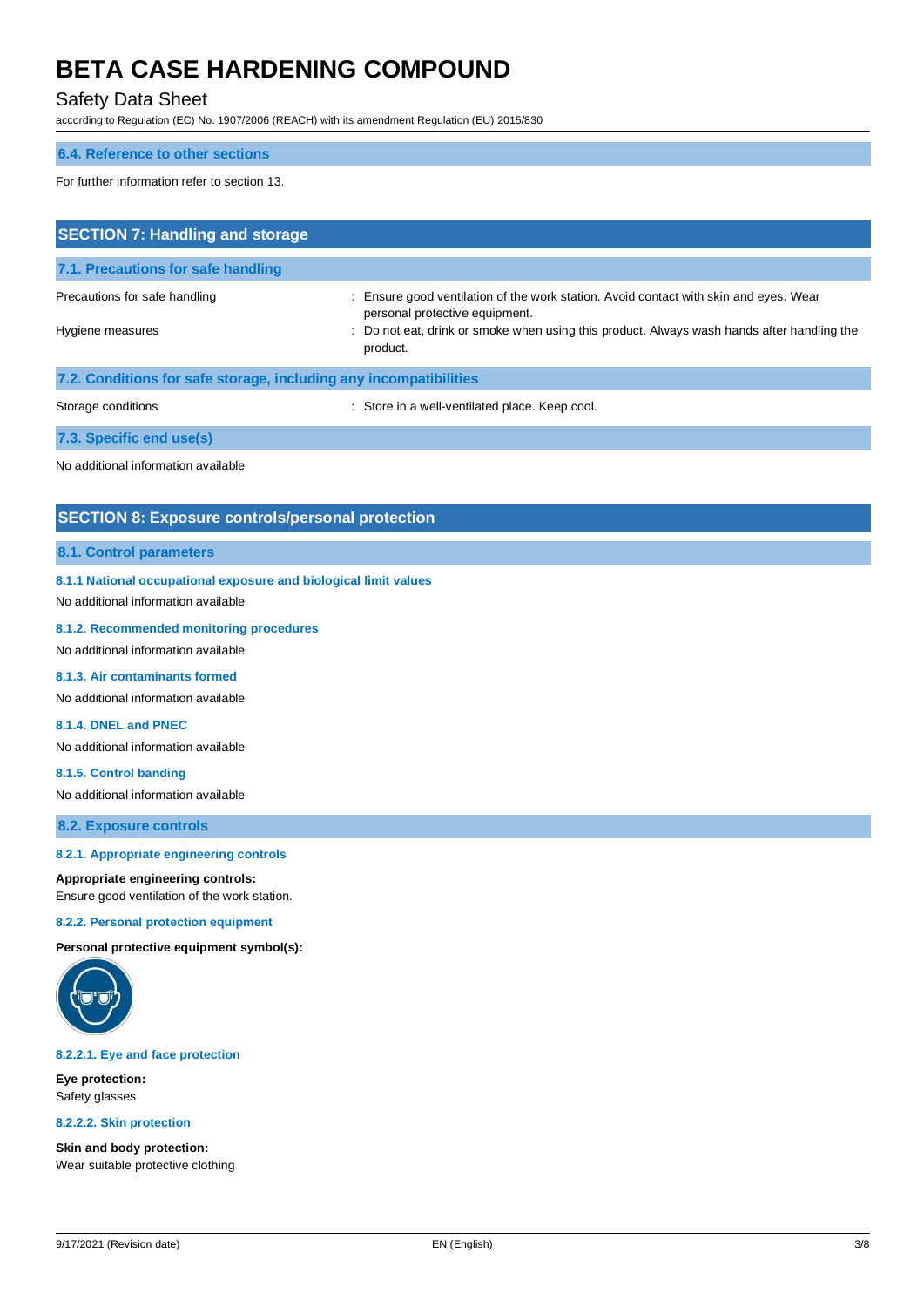## Safety Data Sheet

according to Regulation (EC) No. 1907/2006 (REACH) with its amendment Regulation (EU) 2015/830

#### **Hand protection:**

Protective gloves

### **8.2.2.3. Respiratory protection**

#### **Respiratory protection:**

In case of insufficient ventilation, wear suitable respiratory equipment

#### **8.2.2.4. Thermal hazards**

No additional information available

#### **8.2.3. Environmental exposure controls**

#### **Environmental exposure controls:**

Avoid release to the environment.

## **SECTION 9: Physical and chemical properties**

## **9.1. Information on basic physical and chemical properties**

| Physical state                                  | Solid             |
|-------------------------------------------------|-------------------|
| Colour                                          | Black.            |
| Odour                                           | No data available |
| Odour threshold                                 | No data available |
| рH                                              | No data available |
| Relative evaporation rate (butylacetate=1)      | No data available |
| Melting point                                   | No data available |
| Freezing point                                  | Not applicable    |
| Boiling point                                   | No data available |
| Flash point                                     | Not applicable    |
| Auto-ignition temperature                       | Not applicable    |
| Decomposition temperature                       | No data available |
| Flammability (solid, gas)                       | Non flammable.    |
| Vapour pressure                                 | No data available |
| Relative vapour density at 20 °C                | No data available |
| Relative density                                | No data available |
| Solubility                                      | No data available |
| Partition coefficient n-octanol/water (Log Pow) | No data available |
| Viscosity, kinematic                            | Not applicable    |
| Viscosity, dynamic                              | No data available |
| <b>Explosive properties</b>                     | No data available |
| Oxidising properties                            | No data available |
| <b>Explosive limits</b>                         | Not applicable    |

## **9.2. Other information**

No additional information available

## **SECTION 10: Stability and reactivity**

## **10.1. Reactivity**

The product is non-reactive under normal conditions of use, storage and transport.

**10.2. Chemical stability**

Stable under normal conditions.

**10.3. Possibility of hazardous reactions**

Contact with acids liberates very toxic gas.

## **10.4. Conditions to avoid**

None under recommended storage and handling conditions (see section 7).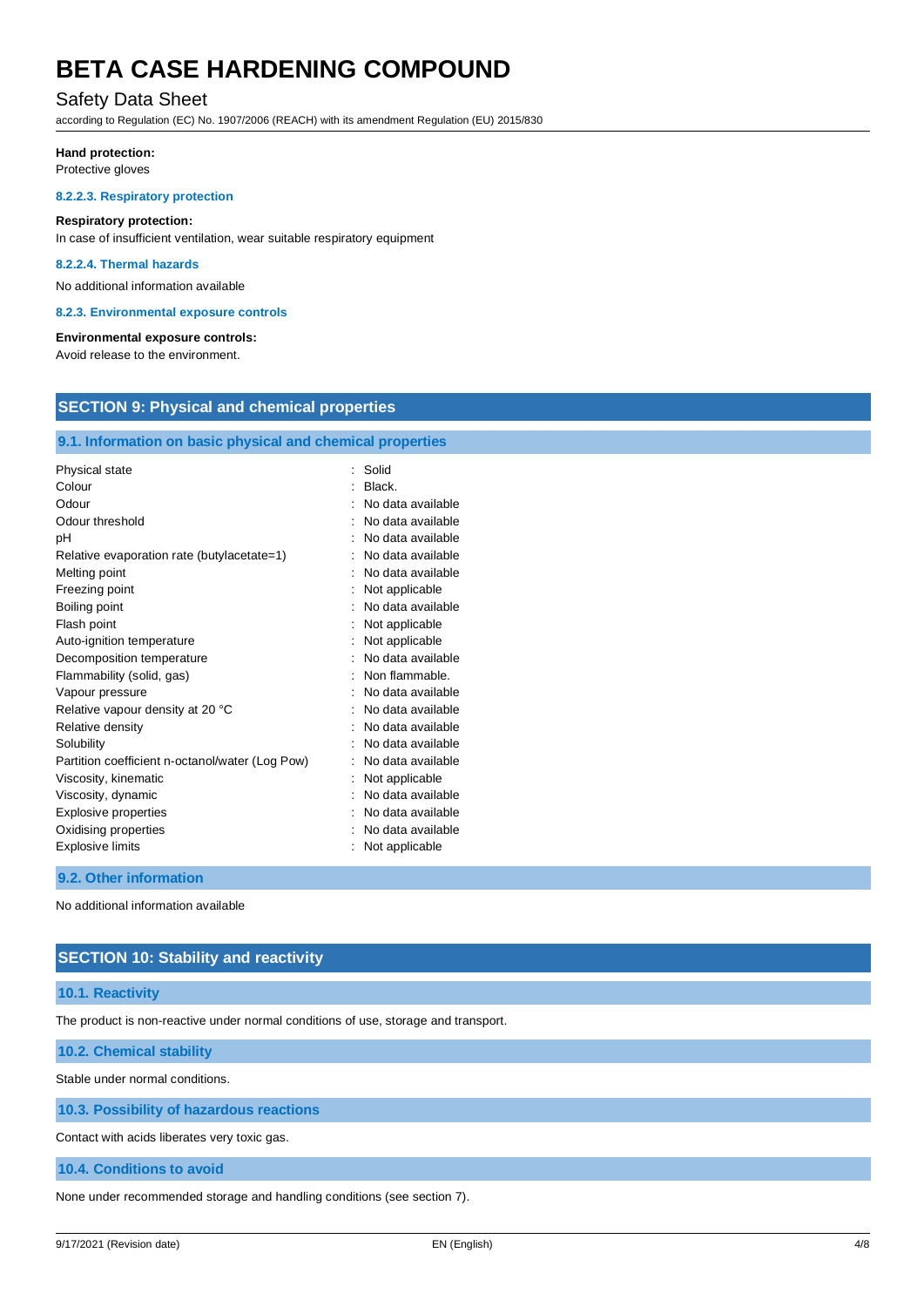## Safety Data Sheet

according to Regulation (EC) No. 1907/2006 (REACH) with its amendment Regulation (EU) 2015/830

## **10.5. Incompatible materials**

#### Acids.

## **10.6. Hazardous decomposition products**

Under normal conditions of storage and use, hazardous decomposition products should not be produced.

| <b>SECTION 11: Toxicological information</b>                                    |                                                                                                                                                                                                                          |  |  |
|---------------------------------------------------------------------------------|--------------------------------------------------------------------------------------------------------------------------------------------------------------------------------------------------------------------------|--|--|
| 11.1 Information on toxicological effects                                       |                                                                                                                                                                                                                          |  |  |
| Acute toxicity (oral)<br>Acute toxicity (dermal)<br>Acute toxicity (inhalation) | Not classified<br>Not classified<br>Not classified                                                                                                                                                                       |  |  |
| Monocalcium Phosphate, Monobasic Calcium Phosphate (7758-23-8)                  |                                                                                                                                                                                                                          |  |  |
| LD50 oral rat                                                                   | > 2000 mg/kg bodyweight Animal: rat, Animal sex: female, Guideline: OECD Guideline<br>420 (Acute Oral Toxicity - Fixed Dose Method), Guideline: EU Method B.1 bis (Acute Oral<br><b>Toxicity - Fixed Dose Procedure)</b> |  |  |
| LD50 dermal rabbit                                                              | > 2000 mg/kg bodyweight Animal: rabbit, Guideline: EPA OPPTS 870.1200 (Acute Dermal<br>Toxicity)                                                                                                                         |  |  |
| LC50 Inhalation - Rat                                                           | > 2.6 mg/l air Animal: rat, Guideline: OECD Guideline 403 (Acute Inhalation Toxicity),<br>Guideline: EU Method B.2 (Acute Toxicity (Inhalation)), Guideline: EPA OPPTS 870.1300<br>(Acute inhalation toxicity)           |  |  |
| Skin corrosion/irritation                                                       | : Not classified                                                                                                                                                                                                         |  |  |
| Serious eye damage/irritation                                                   | Not classified                                                                                                                                                                                                           |  |  |
| Respiratory or skin sensitisation                                               | Not classified                                                                                                                                                                                                           |  |  |
| Germ cell mutagenicity                                                          | Not classified                                                                                                                                                                                                           |  |  |
| Carcinogenicity                                                                 | Not classified                                                                                                                                                                                                           |  |  |
| Reproductive toxicity                                                           | Not classified                                                                                                                                                                                                           |  |  |
| STOT-single exposure                                                            | Not classified                                                                                                                                                                                                           |  |  |
| STOT-repeated exposure                                                          | Not classified                                                                                                                                                                                                           |  |  |
| Monocalcium Phosphate, Monobasic Calcium Phosphate (7758-23-8)                  |                                                                                                                                                                                                                          |  |  |
| NOAEL (oral, rat, 90 days)                                                      | 250 mg/kg bodyweight Animal: rat, Guideline: OECD Guideline 422 (Combined Repeated<br>Dose Toxicity Study with the Reproduction / Developmental Toxicity Screening Test)                                                 |  |  |
| Aspiration hazard                                                               | Not classified                                                                                                                                                                                                           |  |  |
| <b>BETA CASE HARDENING COMPOUND</b>                                             |                                                                                                                                                                                                                          |  |  |
| Viscosity, kinematic                                                            | Not applicable                                                                                                                                                                                                           |  |  |

## **SECTION 12: Ecological information**

**12.1. Toxicity**

| Ecology - general                                              | The product is not considered harmful to aguatic organisms nor to cause long-term adverse<br>effects in the environment. |
|----------------------------------------------------------------|--------------------------------------------------------------------------------------------------------------------------|
| Hazardous to the aquatic environment, short-term<br>(acute)    | : Not classified                                                                                                         |
| Hazardous to the aquatic environment, long-term                | : Not classified                                                                                                         |
| (chronic)                                                      |                                                                                                                          |
| Not rapidly degradable                                         |                                                                                                                          |
| Monocalcium Phosphate, Monobasic Calcium Phosphate (7758-23-8) |                                                                                                                          |
| LC50 - Fish [1]                                                | > 100 mg/l Test organisms (species): Oncorhynchus mykiss (previous name: Salmo<br>gairdneri)                             |
| EC50 - Crustacea [1]                                           | > 100 mg/l Test organisms (species): Daphnia magna                                                                       |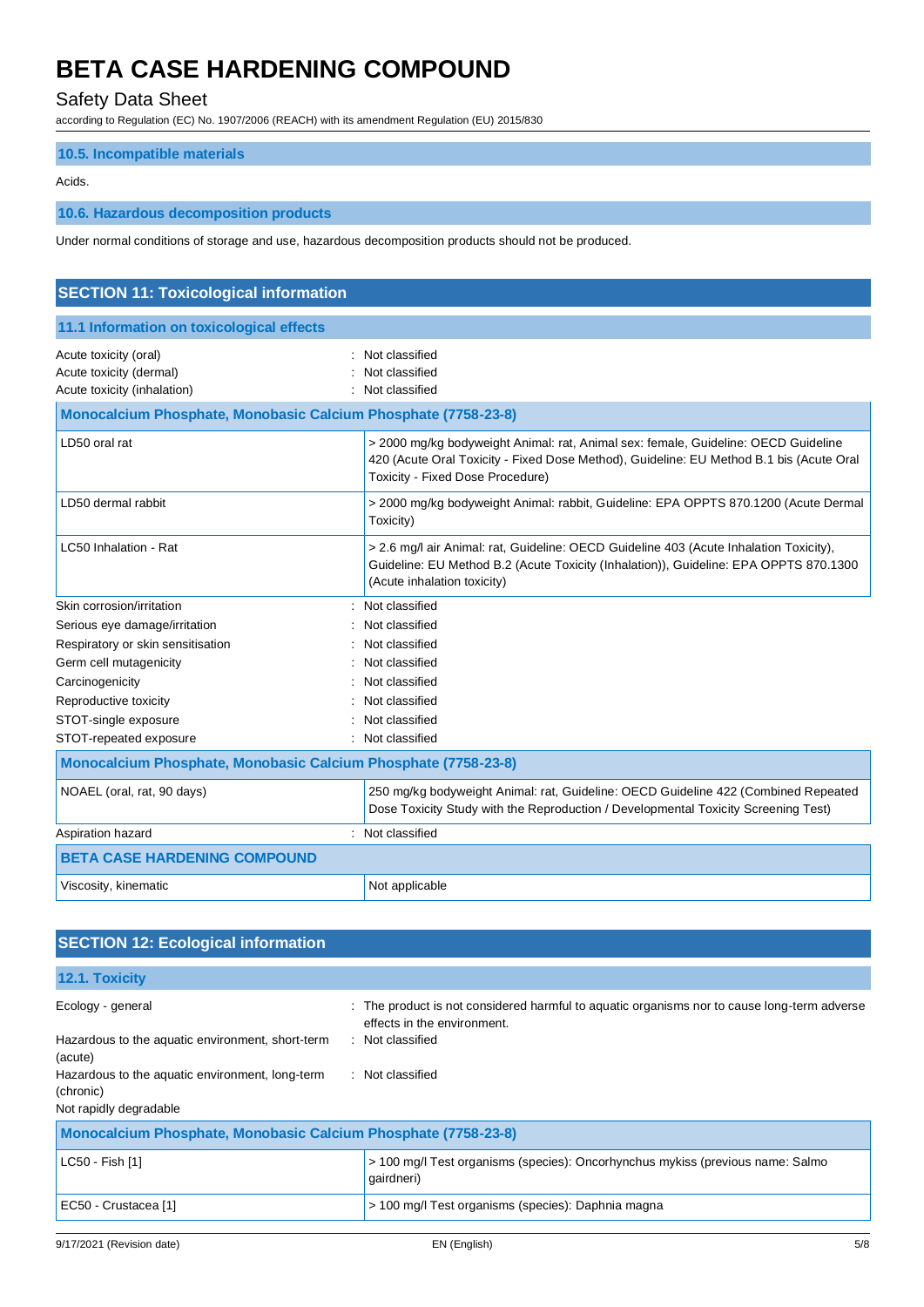## Safety Data Sheet

according to Regulation (EC) No. 1907/2006 (REACH) with its amendment Regulation (EU) 2015/830

| <b>Monocalcium Phosphate, Monobasic Calcium Phosphate (7758-23-8)</b> |                                                                                                          |  |  |
|-----------------------------------------------------------------------|----------------------------------------------------------------------------------------------------------|--|--|
| EC50 72h - Algae [1]                                                  | > 100 mg/l Test organisms (species): Desmodesmus subspicatus (previous name:<br>Scenedesmus subspicatus) |  |  |
| 12.2. Persistence and degradability                                   |                                                                                                          |  |  |
| No additional information available                                   |                                                                                                          |  |  |
| 12.3. Bioaccumulative potential                                       |                                                                                                          |  |  |
| No additional information available                                   |                                                                                                          |  |  |
| 12.4. Mobility in soil                                                |                                                                                                          |  |  |
| No additional information available                                   |                                                                                                          |  |  |
| 12.5. Results of PBT and vPvB assessment                              |                                                                                                          |  |  |
| No additional information available                                   |                                                                                                          |  |  |
| 12.6. Other adverse effects                                           |                                                                                                          |  |  |
| No additional information available                                   |                                                                                                          |  |  |

## **SECTION 13: Disposal considerations**

**13.1. Waste treatment methods**

Waste treatment methods : Dispose of contents/container in accordance with licensed collector's sorting instructions.

## **SECTION 14: Transport information**

#### In accordance with ADR / IMDG / IATA / ADN / RID

| <b>ADR</b>                             | <b>IMDG</b>                      | <b>IATA</b>    | <b>ADN</b>     | <b>RID</b>     |  |  |
|----------------------------------------|----------------------------------|----------------|----------------|----------------|--|--|
| 14.1. UN number                        |                                  |                |                |                |  |  |
| $UN -$                                 | Not applicable                   | Not applicable | Not applicable | Not applicable |  |  |
| 14.2. UN proper shipping name          |                                  |                |                |                |  |  |
| Not applicable                         | Not applicable                   | Not applicable | Not applicable | Not applicable |  |  |
|                                        | 14.3. Transport hazard class(es) |                |                |                |  |  |
| Not applicable                         | Not applicable                   | Not applicable | Not applicable | Not applicable |  |  |
| 14.4. Packing group                    |                                  |                |                |                |  |  |
| Not applicable                         | Not applicable                   | Not applicable | Not applicable | Not applicable |  |  |
| 14.5. Environmental hazards            |                                  |                |                |                |  |  |
| Dangerous for the<br>environment: No   | Not applicable                   | Not applicable | Not applicable | Not applicable |  |  |
| No supplementary information available |                                  |                |                |                |  |  |
| 14.6. Special precautions for user     |                                  |                |                |                |  |  |

**Overland transport** No data available

**Transport by sea** Not applicable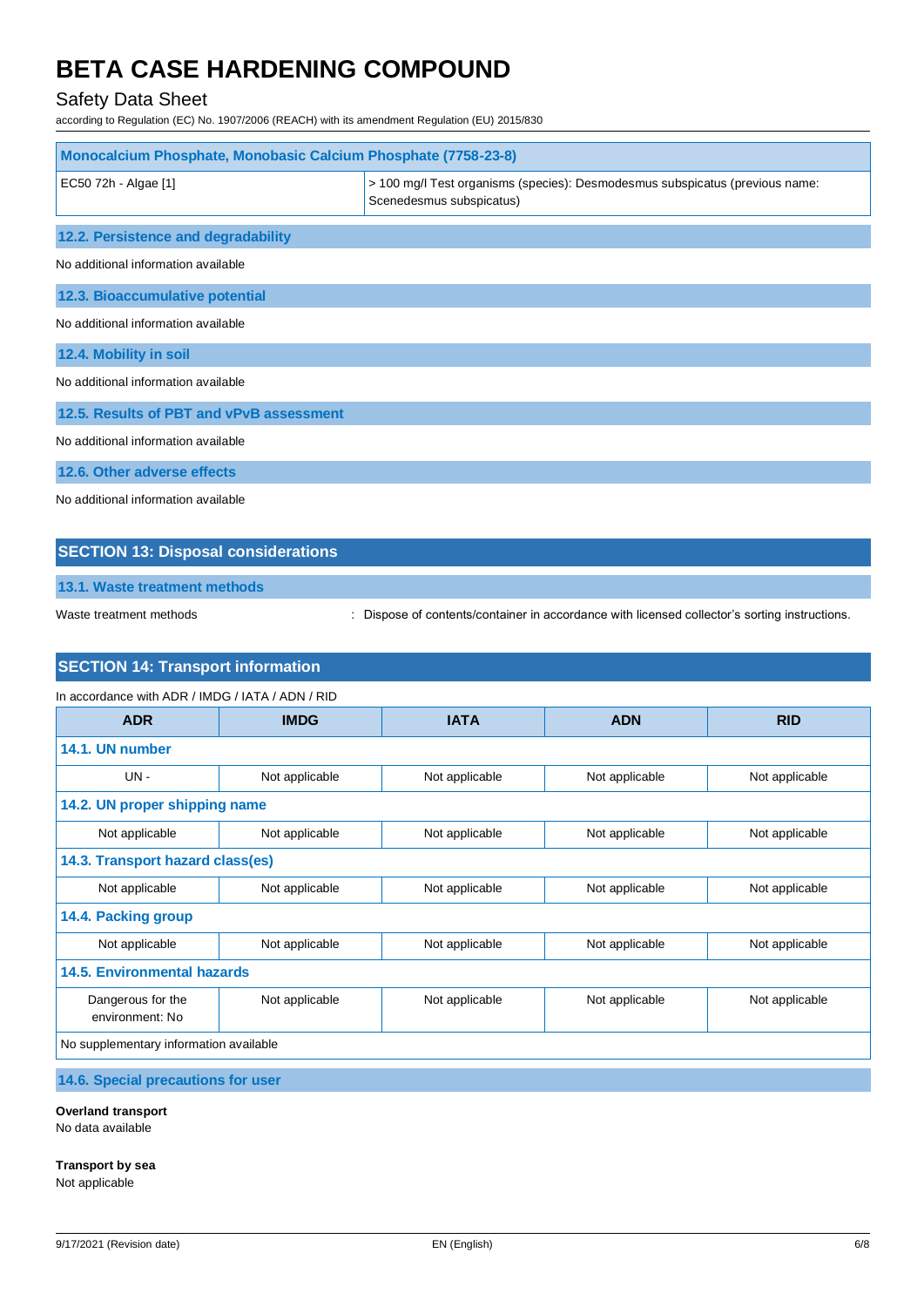## Safety Data Sheet

according to Regulation (EC) No. 1907/2006 (REACH) with its amendment Regulation (EU) 2015/830

### **Air transport**

Not applicable

### **Inland waterway transport**

Not applicable

## **Rail transport**

Not applicable

**14.7. Transport in bulk according to Annex II of Marpol and the IBC Code**

#### Not applicable

## **SECTION 15: Regulatory information**

**15.1. Safety, health and environmental regulations/legislation specific for the substance or mixture**

## **15.1.1. EU-Regulations**

Contains no REACH substances with Annex XVII restrictions

Contains no substance on the REACH candidate list

Contains no REACH Annex XIV substances

Contains no substance subject to Regulation (EU) No 649/2012 of the European Parliament and of the Council of 4 July 2012 concerning the export and import of hazardous chemicals.

Contains no substance subject to Regulation (EU) No 2019/1021 of the European Parliament and of the Council of 20 June 2019 on persistent organic pollutants

Contains no substance subject to Regulation (EU) 2019/1148 of the European Parliament and of the Council of 20 June 2019 on the marketing and use of explosives precursors.

### **15.1.2. National regulations**

### **Germany**

| Water hazard class (WGK)<br>Hazardous Incident Ordinance (12. BImSchV) | : WGK 2, Significantly hazardous to water (Classification according to AwSV, Annex 1)<br>: Is not subject of the Hazardous Incident Ordinance (12. BImSchV) |
|------------------------------------------------------------------------|-------------------------------------------------------------------------------------------------------------------------------------------------------------|
| <b>Netherlands</b>                                                     |                                                                                                                                                             |
| SZW-lijst van kankerverwekkende stoffen                                | : None of the components are listed                                                                                                                         |
| SZW-lijst van mutagene stoffen                                         | : None of the components are listed                                                                                                                         |
| SZW-lijst van reprotoxische stoffen - Borstvoeding                     | : None of the components are listed                                                                                                                         |
| SZW-lijst van reprotoxische stoffen -                                  | : None of the components are listed                                                                                                                         |
| Vruchtbaarheid                                                         |                                                                                                                                                             |
| SZW-lijst van reprotoxische stoffen – Ontwikkeling                     | : None of the components are listed                                                                                                                         |
| <b>Switzerland</b>                                                     |                                                                                                                                                             |
| Storage class (LK)                                                     | : NG - Non-hazardous                                                                                                                                        |
|                                                                        |                                                                                                                                                             |

**15.2. Chemical safety assessment**

No chemical safety assessment has been carried out

## **SECTION 16: Other information**

| <b>Abbreviations and acronyms:</b> |                                                                                                 |
|------------------------------------|-------------------------------------------------------------------------------------------------|
| <b>ADN</b>                         | European Agreement concerning the International Carriage of Dangerous Goods by Inland Waterways |
| <b>ADR</b>                         | European Agreement concerning the International Carriage of Dangerous Goods by Road             |
| ATE                                | <b>Acute Toxicity Estimate</b>                                                                  |
| <b>BCF</b>                         | Bioconcentration factor                                                                         |
| <b>BLV</b>                         | Biological limit value                                                                          |
| <b>BOD</b>                         | Biochemical oxygen demand (BOD)                                                                 |
| <b>COD</b>                         | Chemical oxygen demand (COD)                                                                    |